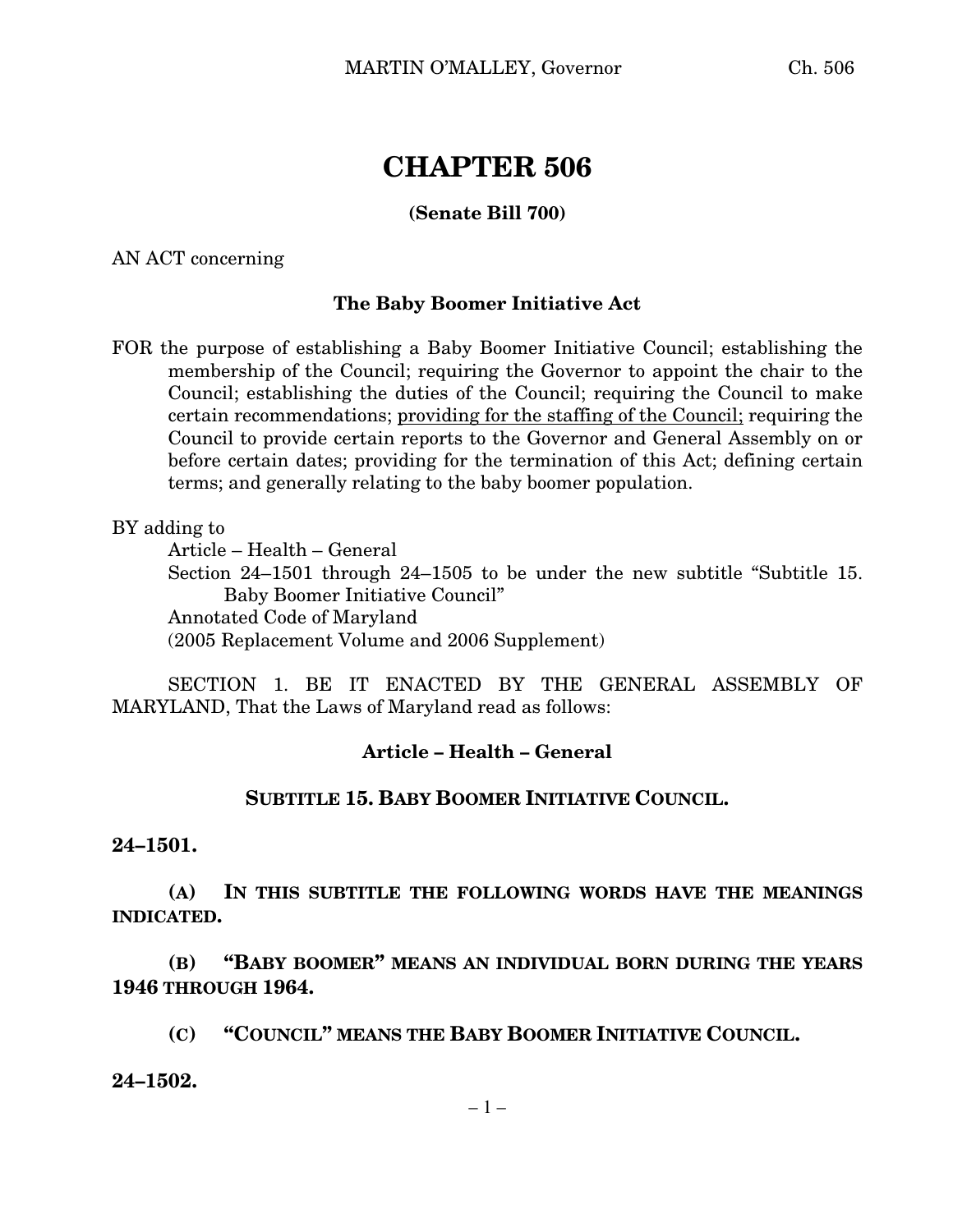**THERE IS A BABY BOOMER INITIATIVE COUNCIL.**

**24–1503.**

**THE COUNCIL CONSISTS OF THE FOLLOWING MEMBERS:**

**(1) ONE REPRESENTATIVE OF THE DEPARTMENT OF AGING;**

**(2) ONE REPRESENTATIVE OF THE STATE DEPARTMENT OF EDUCATION;**

**(3) ONE REPRESENTATIVE OF THE DEPARTMENT OF BUSINESS AND ECONOMIC DEVELOPMENT;**

**(4) ONE REPRESENTATIVE OF THE DEPARTMENT OF HEALTH AND MENTAL HYGIENE;**

**(5) ONE REPRESENTATIVE THE DEAN OF THE UNIVERSITY OF MARYLAND; MARYLAND'S COLLEGE OF HEALTH AND HUMAN PERFORMANCE, OR THE DEAN'S DESIGNEE;**

**(6) ONE REPRESENTATIVE OF THE BUSINESS COMMUNITY, APPOINTED BY THE GOVERNOR;**

**(7) ONE REPRESENTATIVE OF UNITED SENIORS OF MARYLAND;**

**(8) ONE REPRESENTATIVE OF AARP MARYLAND; AND**

**(9) ONE REPRESENTATIVE OF JOHNS HOPKINS INSTITUTIONS.**

*(9) THE DIRECTOR OF THE JOHNS HOPKINS UNIVERSITY CENTER ON AGING AND HEALTH, OR THE DIRECTOR'S DESIGNEE.* **AND**

**(6) THE FOLLOWING MEMBERS, APPOINTED BY THE GOVERNOR:**

**(I) ONE REPRESENTATIVE OF THE BUSINESS COMMUNITY;**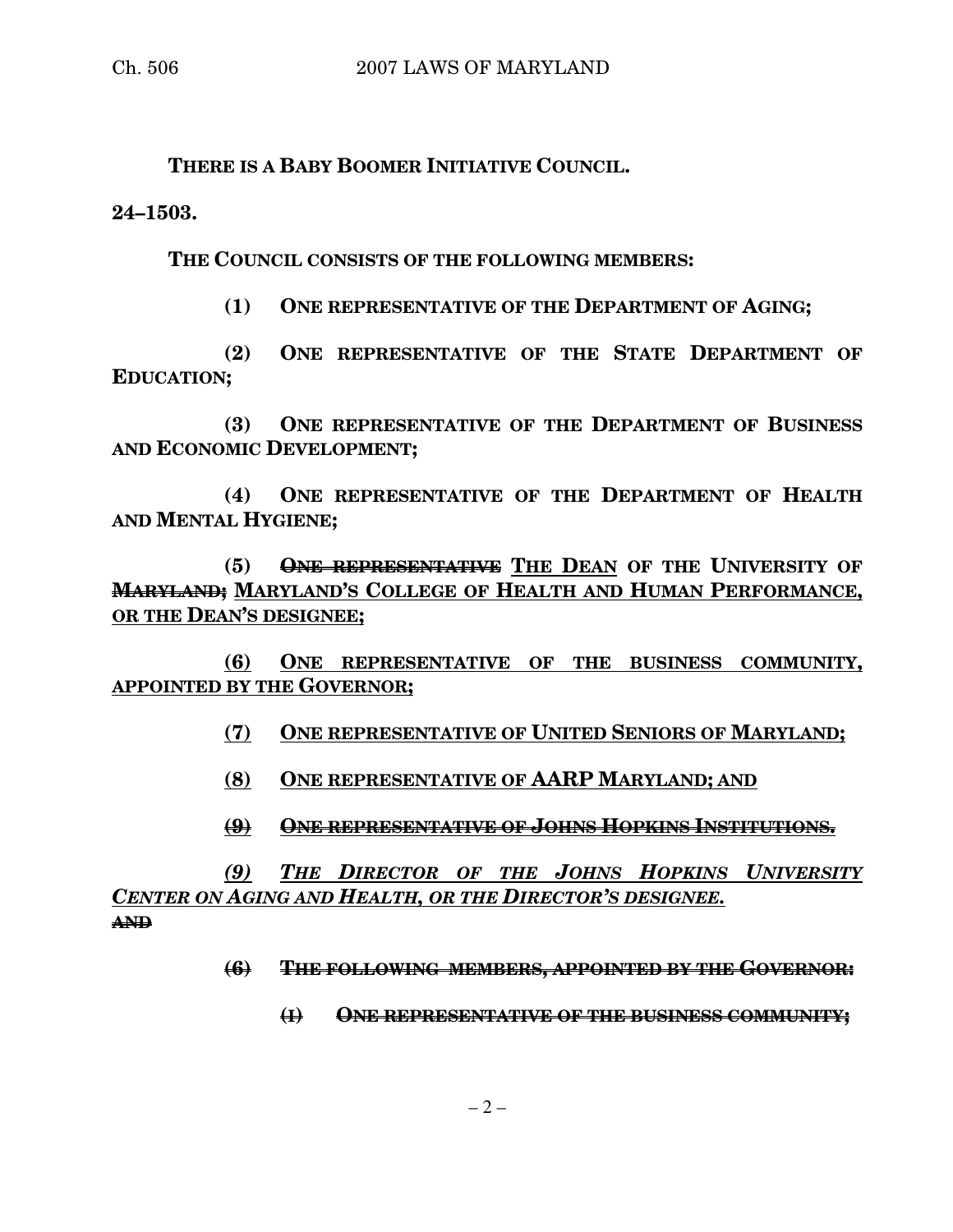**(II) ONE REPRESENTATIVE OF THE EDUCATION COMMUNITY; AND**

#### **(III) ONE REPRESENTATIVE OF THE AGING COMMUNITY.**

**24–1504.**

**(A) THE GOVERNOR SHALL DESIGNATE THE CHAIR OF THE COUNCIL.**

**(B) THE COUNCIL SHALL:**

**(1) DEVELOP A MODEL WITH RECOMMENDATIONS FOR ADDRESSING THE NEEDS OF THE BABY BOOMER POPULATION;**

**(2) MAKE RECOMMENDATIONS REGARDING PUBLIC POLICY INITIATIVES FOR UTILIZING THE BABY BOOMER POPULATION AS A SOURCE OF SOCIAL CAPITAL AND AS A WAY TO ADDRESS COMMUNITY NEEDS;**

**(3) MAKE RECOMMENDATIONS TO THE DEPARTMENT OF AGING FOR:**

**(I) A MARKETING OUTREACH EFFORT TO BUSINESSES; AND**

**(II) OUTREACH TO NONPROFIT ORGANIZATIONS, THE STATE DEPARTMENT OF EDUCATION, AND OTHER STATE AGENCIES;**

**(4) MAKE RECOMMENDATIONS FOR ELIGIBLE CIVIC ENGAGEMENT AND MULTIGENERATIONAL ACTIVITIES SUCH AS EARLY CHILDHOOD EDUCATION AND AFTER–SCHOOL PROGRAMS, RESPITE SERVICES FOR OLDER ADULTS AND CAREGIVERS, AND TRANSITIONS FOR THE BABY BOOMER POPULATION TO ENGAGE IN PURPOSEFUL WORK FOLLOWING THEIR EXIT FROM CAREER–TRACK WORK; AND**

**(5) STUDY AND DOCUMENT HEALTH AND SOCIAL BENEFITS DERIVED FROM:**

**(I) THE ACTIVE ENGAGEMENT OF THE BABY BOOMER POPULATION; AND**